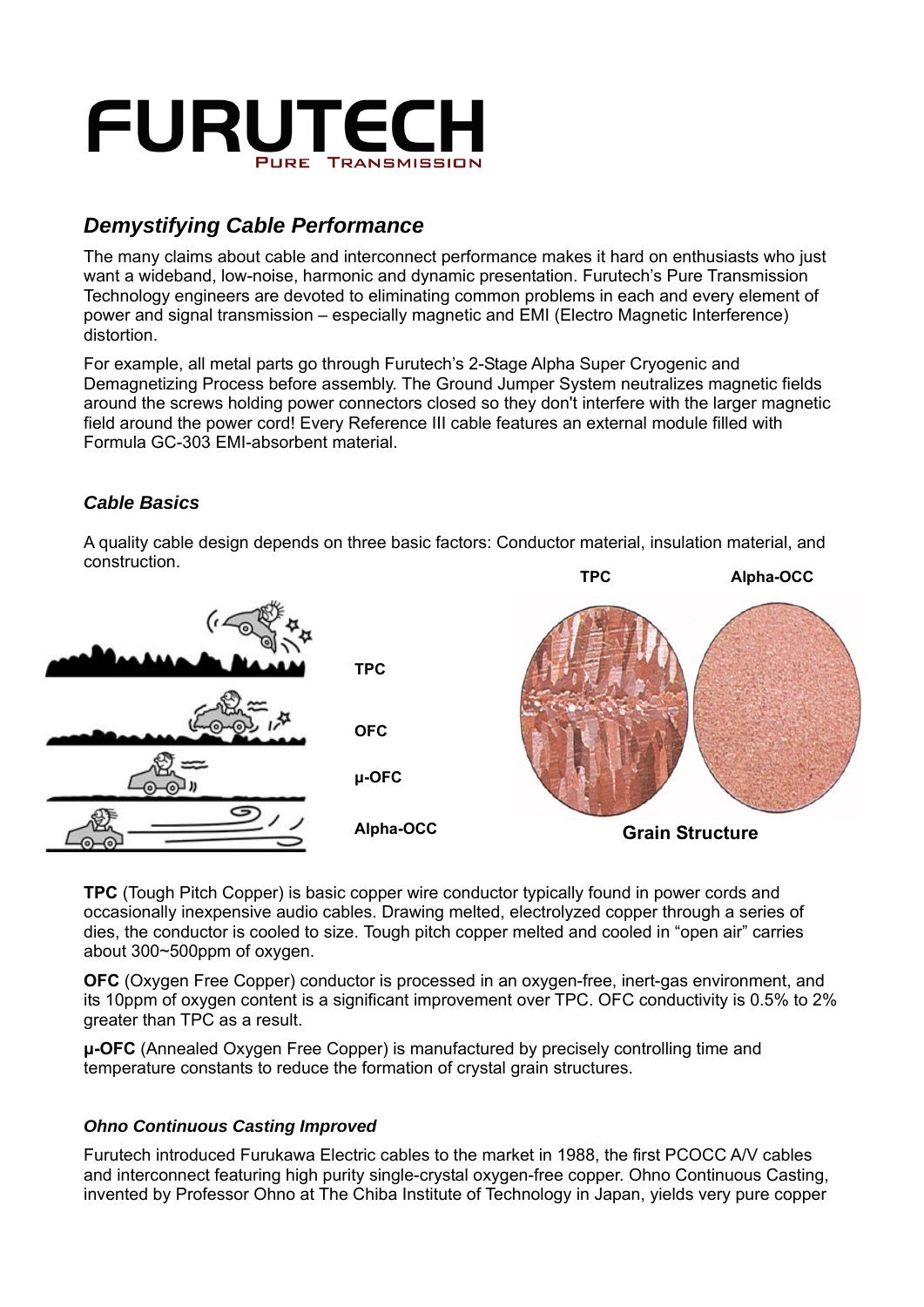conductors. Furutech engineers have applied themselves to continued improvement in every aspect of signal and power transfer, resulting in our own state-of-the-art *α* Alpha-OCC conductor material.

A high temperature heated mold produces mono or single crystal ultra pure copper wire with insignificant traces of oxygen and hydrogen, reducing the ratio of stress to strain within the wire. Since Ohno Continuous Casting produces a flexible wire, a higher specific gravity and higher "Q", its mechanical isolation and resistance to electromagnetically-induced vibration is excellent. Furutech OCC monocrystal wire has *no* crystal grain boundaries within the conductor to interfere with signal flow with the lowest distortion factor of any cables available!

Our Alpha-OCC is the only OCC featuring Furutech's 2-Stage Cryogenic and Demagnetizing Alpha Process, resulting in high performance cables at all our price points.

# *Furutech 2-Stage Cryogenic and Demagnetization Alpha Process*

Furutech developed a two-stage process significantly improving every element of audio and video performance. The treatment begins with a deep, conditioning cryogenic freeze of all metal parts, including conductors and connectors.

Using high-end refrigerants - liquid  $N_2$  or He - Furutech achieves between -196 to -250C. At these extremes of temperature the metal parts actually change molecular structure, removing internal stress. Molecules bond together more tightly and the overall structure becomes more stable. Cryogenic treatment enhances electrical conductivity, power and signal transfer.

Stage two in the Alpha Process exposes these same parts to our patented Ring Demagnetization Treatment. Ordinary high power magnets often *increase* magnetization effects and leave some areas more magnetized than others. Just like a CD spinning over a fixed magnet; when the CD stops the area above the magnet is still exposed to the magnet's field. The patented Ring Demagnetization Process uses controlled attenuation to eliminate all field effects for immediately more vivid and colorful improvements. Ring Demagnetization further enhances conductivity of all treated materials.

All metal parts used in Furutech products are given the 2-Stage Alpha treatment, and Furutech's deMag keeps your interconnect, speaker cable, power cord and connectors in perfect demagnetized condition.

# *Construction*

Most high performance cables use solid-core conductors or stranded "wire lays" depending on its purpose. Stranded cables are typically available in one of three configurations, each having its own characteristics.

# Stranded Conductors

Many basic power cables and interconnect use simple, stranded conductors. They're simple loose copper conductors arrayed in a group or bunch from connector to connector. One major problem: Examining its cross section, you'll see the bundle of wires at the perimeter of the bundle bunch up or separate. This results in signal-degrading reflections caused by fluctuating impedance.

Concentric Lay Stranded Conductors

A concentric lay consists of multiple layers of concentrically wound stranded conductors. The center of the middle conductor coincides with the center of all other conductors. Most importantly the uniform layout of the

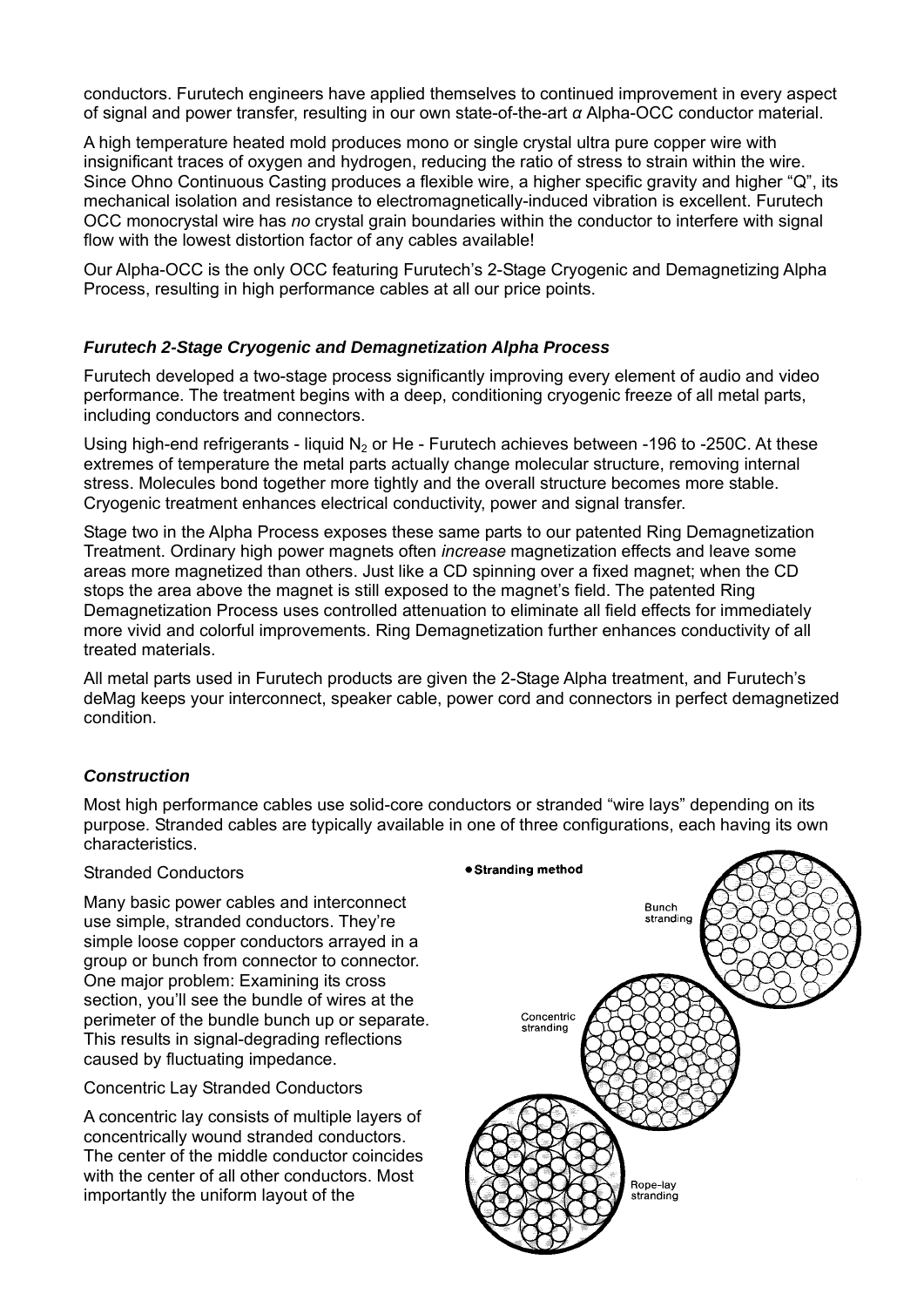conductors form a perfect circle when viewed in cross section, improving performance by stabilizing impedance fluctuations.

# Rope Lay Stranded Conductors

Rope lay conductors are composed of concentric-lay stranded conductors consisting of bunched or concentric-lay stranded wires. Rope lay stranding is often used in better quality speaker cables that require a large and flexible cross section.

Solid-Core Conductor

Solid-core Furutech Alpha-OCC conductors are the ultimate in signal transfer materials. Furutech's perfectly circular solid-core conductor, produced in a variety of sizes, eliminates each and every problem above.

# *Understanding Cable Performance*

There are three essential electrical characteristics that affects the sound of cable expressed as LCR – characteristic impedance (L), capacitance (C), and resistance (R).

#### *Characteristic Impedance (L)*

Impedance is easily explained using a 75 ohm coax S/PDIF digital connection as an example. Maintaining correct impedance from one end of the cable to the other is critical for high frequency signal transfer. Mismatched impedance values create reflections within the cable causing timing errors and jitter by interfering with digital's step rise/fall time.



# *Capacitance (C)*

Capacitance (C) represents the electrostatic capacitance of a cable determined by the relative position of the two conductors and the dielectric constant of the insulation. Foamed polyethylene and polypropylene are used in low-capacitance cables like Furutech's FC-11, and FA-220, where foaming reduces the dielectric constant and stabilizes frequency characteristics. Within the audio range the amount of capacitance together with conductor resistance governs the level of attenuation, the lower the better.

# *Resistance (R)*

Resistance (R) is signal loss - attenuation - of energy is absorbed by the cable during signal transfer that's directly proportional to the conductor's resistance. This is especially so in speaker cable where high resistance causes a decreased damping factor. The voice coil of the driver generates an electromotive force feeding back through the speaker cable that in extreme cases can damage the amplifier. DC resistance is in direct proportion to the conductor's cross-sectional area and purity of materials. Keep the cable's diameter as large as possible, use the highest purity wire possible, and DC resistance will be low.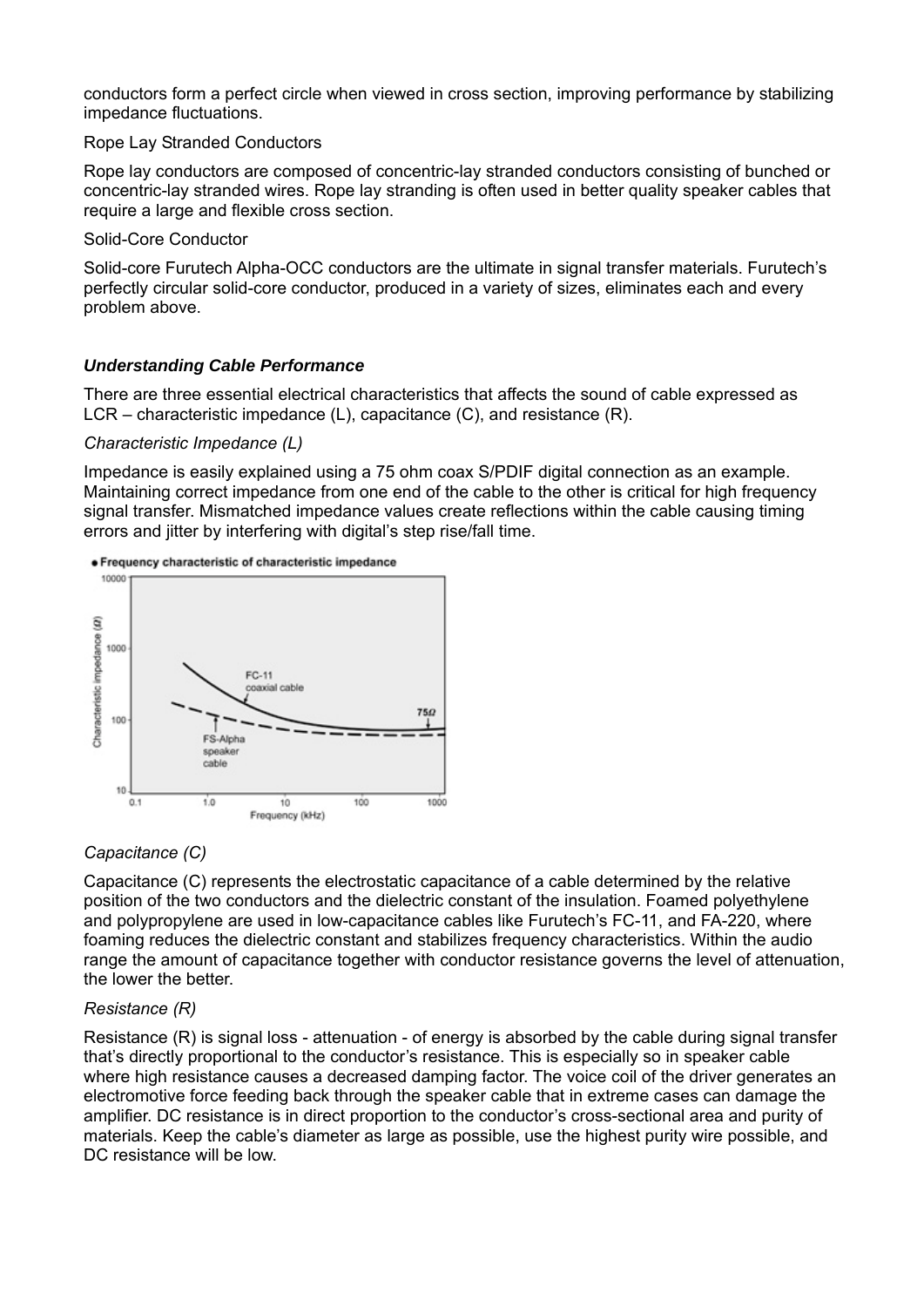# *Further Considerations*

A conductor's resistance also increases because of Skin Effects, Proximity Effects, and Eddy Current Losses. Illustrated below are frequency characteristics of three Furutech speaker cables, CS-10pa, FS-Alpha and FS-15S. The first two are stranded designs with 2mm square and 5.5mm square conductors respectively, the third 1.5mm square solid-core conductor.

Notice that from 20Hz to 20kHz - the audible frequency range - all three cables remain relatively flat. However, as frequency increases from DC to AC conductor resistance increases. These frequencies may be inaudible, but they directly affect timbre, air and ambience, focus, detail, and imaging.



# .A.C. conductor resistance of speaker cables

#### Skin effect



*Skin Effect* 

As frequency rises current migrates towards the conductor's surface. Current traveling across a conductor's peripheral surface changes the effective crosssectional area resulting in greater resistance, causing signal loss with degraded sound and image quality.

# *Proximity Effect*

High frequency currents flowing in the same direction placed side by side tend to flow with a certain distance between them. When the current flows opposite each other, the current tends to flow *towards* each other, increasing resistance.

Proximity effect (Current in each conductor flow opposite)

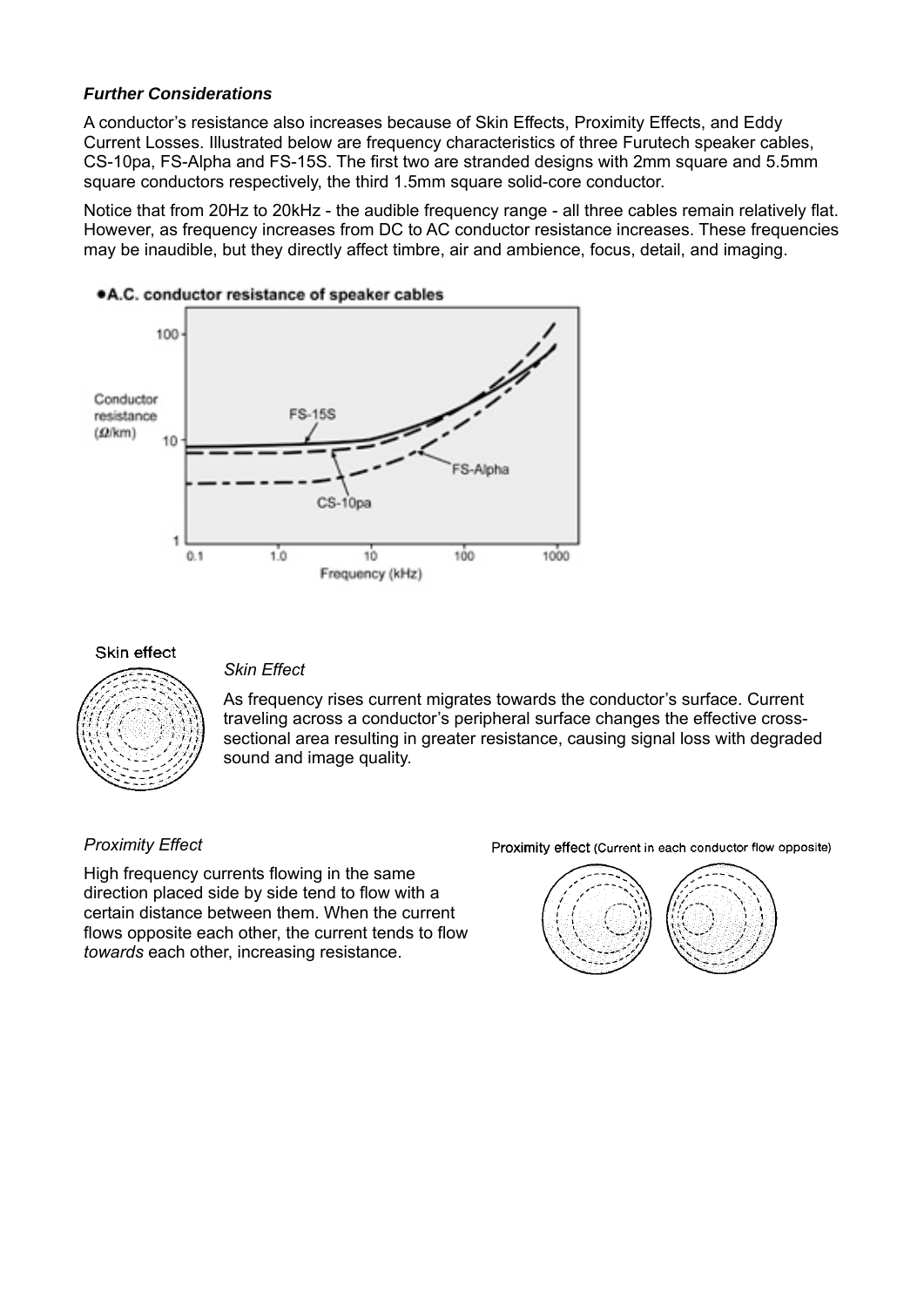# *Balanced and Unbalanced Cables*

Balanced conductors offer the same characteristic impedance, capacitance, and resistance (LCR). Conductors remain at equal ground potential and don't reference ground. Balanced cables may feature separate shields for radiated noise. In some cases the shield is connected to a flying lead - an external wire - for connection to chassis ground.

Unbalanced single-ended cable on RCA terminations are dissimilar conductor-to-conductor in construction and electrical characteristics. Single-ended coaxial cables tie the shield to the return signal path - the outside barrel of the RCA connector. In general, the resistance of the shield is lower than that of the conductor enhancing its effect.



# *The Shield*

Interconnects are shielded to protect the signal from external radiated noise. There are two types of shield; one rejects electrostatic noise, the other magnetic noise.

Damping electrostatic noise requires a metalized shield with a high-conductivity constant, such as copper or aluminum foil. Since the shield's effect is in reverse proportion to its resistance, reducing resistance increases current flow, creating a more effective barrier against external noise. Furutech balanced cables use copper wire braid and aluminum foil shields with insulated conductors twisted around each other.

Ferrous material shields against magnetic interference, but cables can become thick and unwieldy unless carefully engineered. Generally speaking, twisting the insulated conductors around each other in a "hum-bucking" cable lay does suppress magnetic fields. But Furutech's engineers consider this insufficient protection and prefer an effective ferrous-based solution.

Furutech uses Formula GC-303, a special 3M material layered and bonded to the interior bottomplate of our power distribution and filtering units. It absorbs EMI (Electromagnetic Interference) that's generated by the wire junctions inside the unit, and can also be found in the modules that surround the Reference III cable products.

# *Insulation*

The most popular insulation materials are PVC (polyvinyl chloride) and LDPE (low-density polyethylene). You'll find PVC in commercial low-voltage applications of 600V or less. LDPE, with its improved dielectric characteristic, is preferred for high-voltage power applications, as well as video and digital cables.

FEP (Teflon) and PP (polypropylene) are also used as insulation material. Teflon has excellent dielectric characteristics along with superior heat resistance. That's helpful when you consider the insulation is applied at extrusion temperatures of about 400 to 500 degrees centigrade; at these temperatures, the conductor surface oxidizes.

PP (polypropylene) is a pure, stable material with excellent insulation characteristics, including its dielectric constant. PP also exhibits better mechanical isolation from vibration and it's Furutech's favored insulation for speaker cables and line-level interconnects.

The efficiency of the insulation's dielectric constant determines the signal transmission velocity. All Furutech cables and interconnect are engineered for low dielectric loss and stable frequency response throughout the audio spectrum.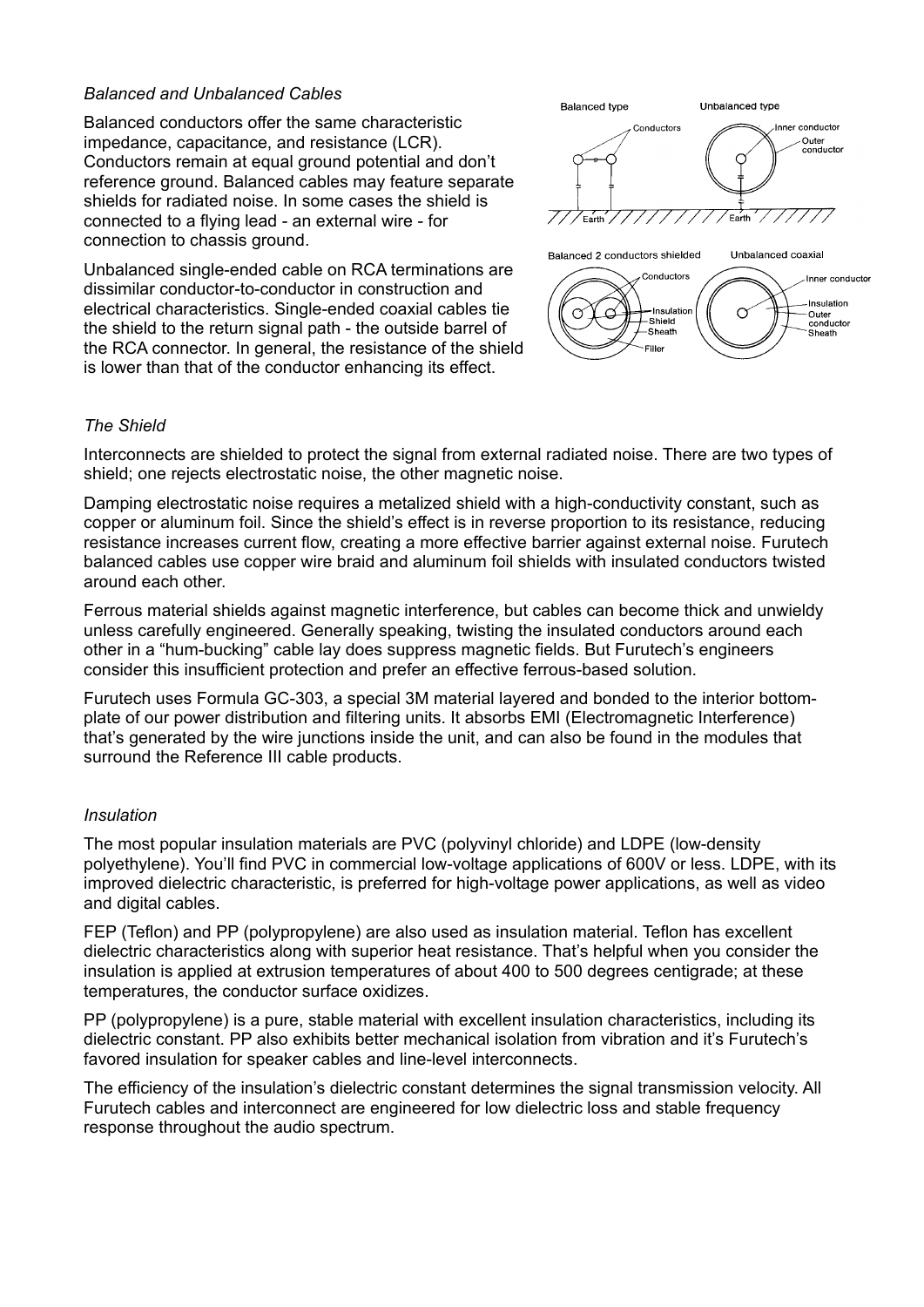#### **Insulation Materials' Electrical Characteristics**

| Material<br>Properties                           | Low Density Polyethylene<br>(LDPE) | <b>PVC</b>            | Polypropylene        | <b>FEP</b>    |
|--------------------------------------------------|------------------------------------|-----------------------|----------------------|---------------|
| Specific volume resistance<br>$(\Omega$ cm 20°C) | $>10^{17}$                         | $10^{12}$ ~ $10^{15}$ | $6.5 \times 10^{14}$ | $>10^{18}$    |
| Dielectric constant<br>$(50~10^{6}$ Hz)          | 2.3                                | $4 - 8$               | 2.25                 | 2.1           |
| Dielectric loss<br>tangent<br>$(50~10^{6}$ Hz%)  | $0.02 - 0.05$                      | $8 - 15$              | $0.02 - 0.06$        | $0.02 - 0.07$ |

Teflon is a trademark of Du Pont.

As above, insulating materials have four electrical characteristics that are critical to signal transfer function: Specific volume resistance, resistance per unit area of DC (direct current), and the index of insulation performance

Dielectric strength is the voltage at which 1mm of insulation breaks down. Dielectric loss tangent is a guideline for dielectric loss as AC is applied to insulation material. The Relative Dielectric Constant (Es) is probably the most important element in a cable's design. It's defined as the ratio between the electrostatic capacitance for parallel plates in a vacuum (Co) and the electrostatic capacitance when an insulation material is interposed (C). It is expressed as Es=(C/Co). The relative dielectric constant may be interpreted as the magnitude of polarization for the vacuum (Es=1).

As seen in the graph below right, an insulating material containing a large volume of ions such as PVC *polarizes* when voltage is applied. The altered structure of the insulation surrounding the current-carrying signal conductor causes dielectric loss, resulting in reduced transmission velocity based on the insulation's relative dielectric constant.

The graph lower left illustrates the frequency characteristics of relative dielectric constants (Es) between two sample cables, Furutech VVF, a power cable using PVC insulation, and Furutech CS-10pa speaker cable, with PP insulation and a PVC sheath.

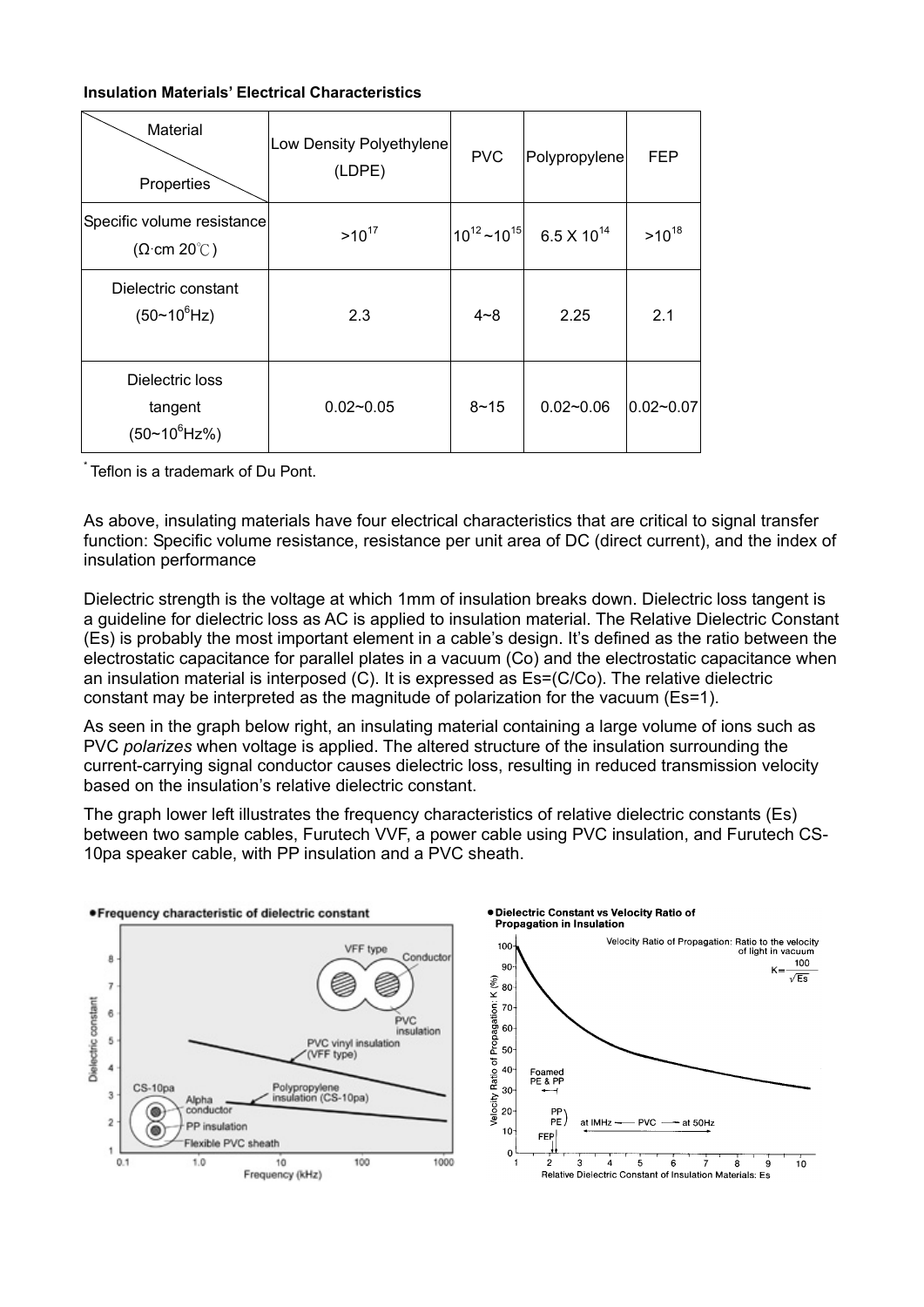# *Jacketing*

Furutech's attractive jacketing material mechanically dampens external vibration as well as electromagnetically-induced resonance. It even bends with relative ease!

# *Sounds Like?*

The result of all this engineering is sound with a greater sense of power, dynamics, and resolution, with cleaner, blacker backgrounds and a larger, more stable soundstage, with a vivid tonal colors and deeper extension at both ends of the frequency range. Our video cables allow displays of all types to show greater, sharper resolution with less ghosting, color shift, "snow", or vertical and horizontal lines.

A few precautions for optimal performance:

- Do not wind, bundle or bind cables
- Do not stretch
- Do not bend excessively
- Do not place signal carrying cables in parallel with power cables
- Do not place audio cables in parallel with ferrous materials
- Do not leave one end of any cable connected with the other not
- Do not allow hot and cold signal paths to touch and short circuit
- Disconnect unused cables
- Do not attempt to fix a solder connection within the cable
- Periodically clean any oxidation from the contacts
- Do not use unnecessarily long runs where possible

*Furutech dealers will be pleased to assist with an obligation free, in-home demonstration of the very special sonic improvements of Furutech cables.* 

# *Make More Powerful Connections with Furutech*

# *Additional Information*

Physical and Chemical Properties of Copper Ingot

|                        |                           | Alpha-OCC | u-OFC     | <b>OFC</b> | <b>TPC</b> |
|------------------------|---------------------------|-----------|-----------|------------|------------|
| Purity                 |                           | >99.997   | >99.99    | >99.99     | >99.9      |
| Density                | $\boldsymbol{\mathsf{x}}$ | 8.938     | 8.928     | 8.926      | 8.75       |
|                        | max                       | 8.940     | 8.934     | 8.932      | 8.88       |
| Gas impurity           | O <sub>2</sub> (ppm)      | $<$ 5     | ~10       | l<10       | 200~500    |
|                        | $H_2$ (ppm)               | < 0.25    | < 0.5     | $ $ < 0.5  | >0.3       |
| Hydrogen Embrittlement |                           | None      | <b>No</b> | <b>No</b>  | Yes        |